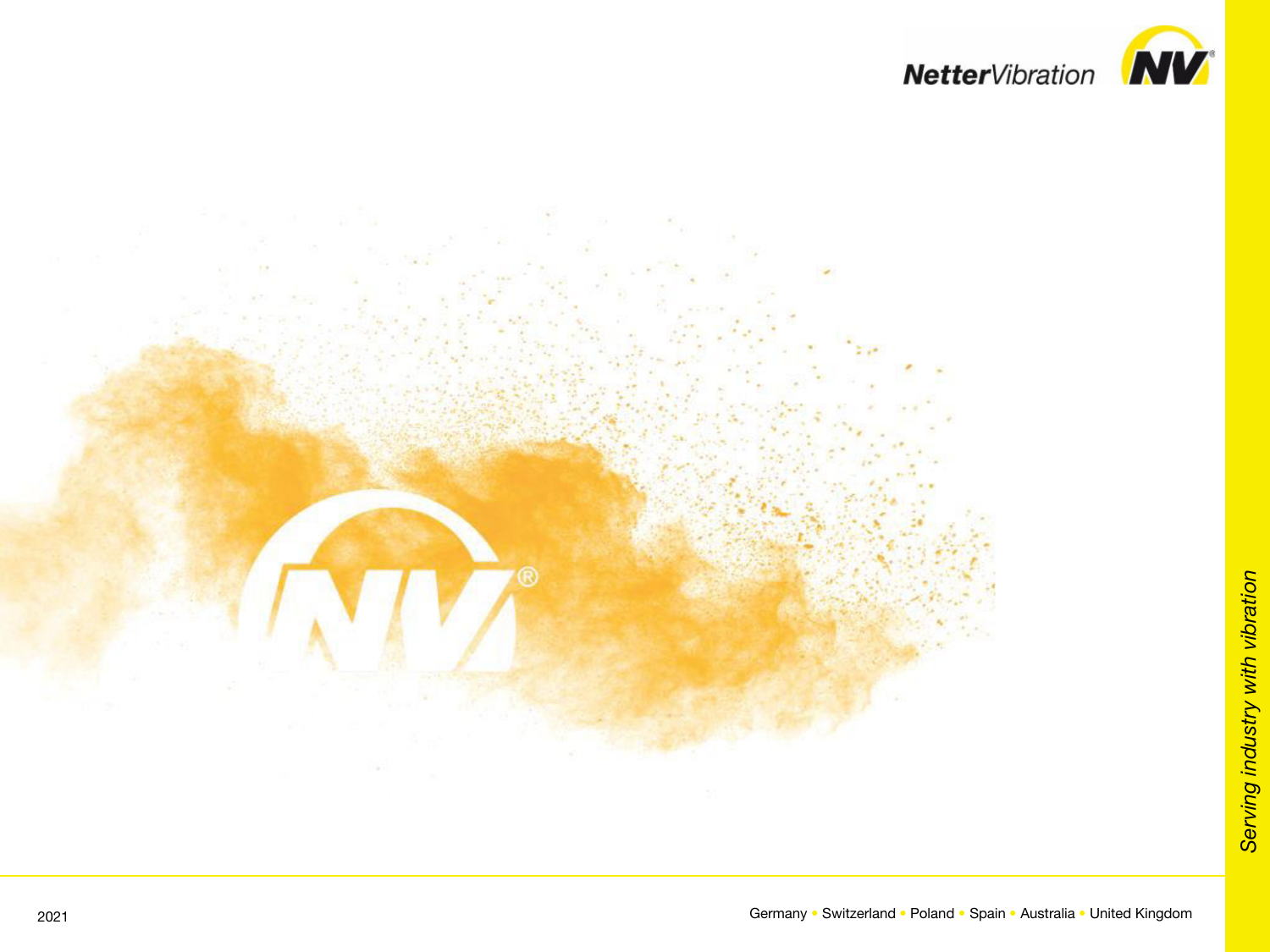

### **Innovation leader in serving industry with vibration**

*Every day, we strive to live up to our claim that we are the engine of progress in vibration technology. Every day, this is confirmed by the trust and satisfaction of our customers, worldwide.* **"**

**Achim Werkmann und Thomas Reis, CEOs**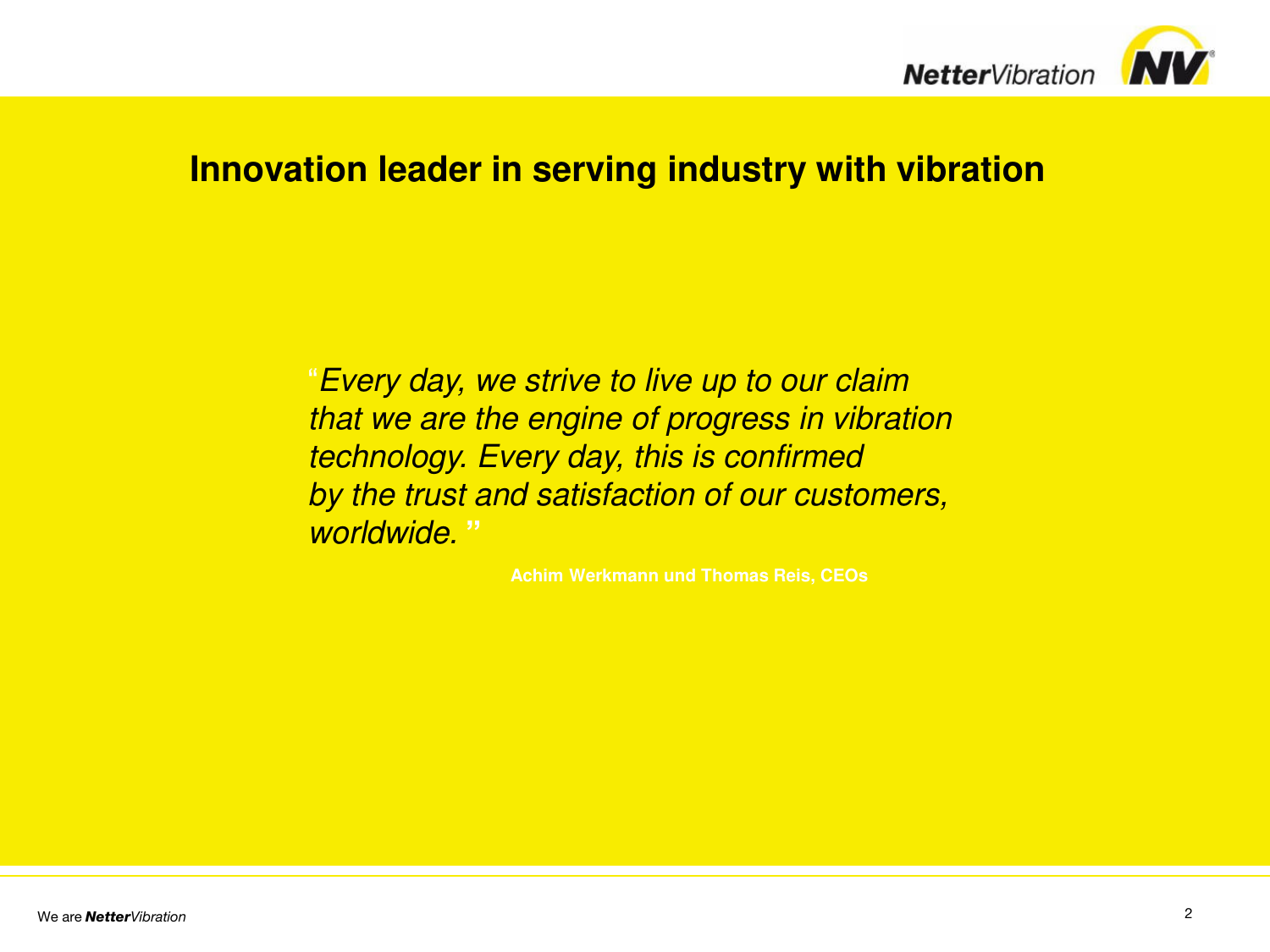

## *Netter***Vibration at a glance**

- o Founded in **1953**
- o **Headquarters** in Mainz-Kastel
- o **5** further **international company locations**
- o **100 employees** worldwide
- o **Global distributors** in **25 countries**
- o **Leading manufacturer** and **service provider** in the field of **vibration technology**
- o Highly efficient vibration technology **"Made in Germany"**
- o **Customised** vibration solutions for **any application** in bulk material handling
- o Customers from **all industry sectors**

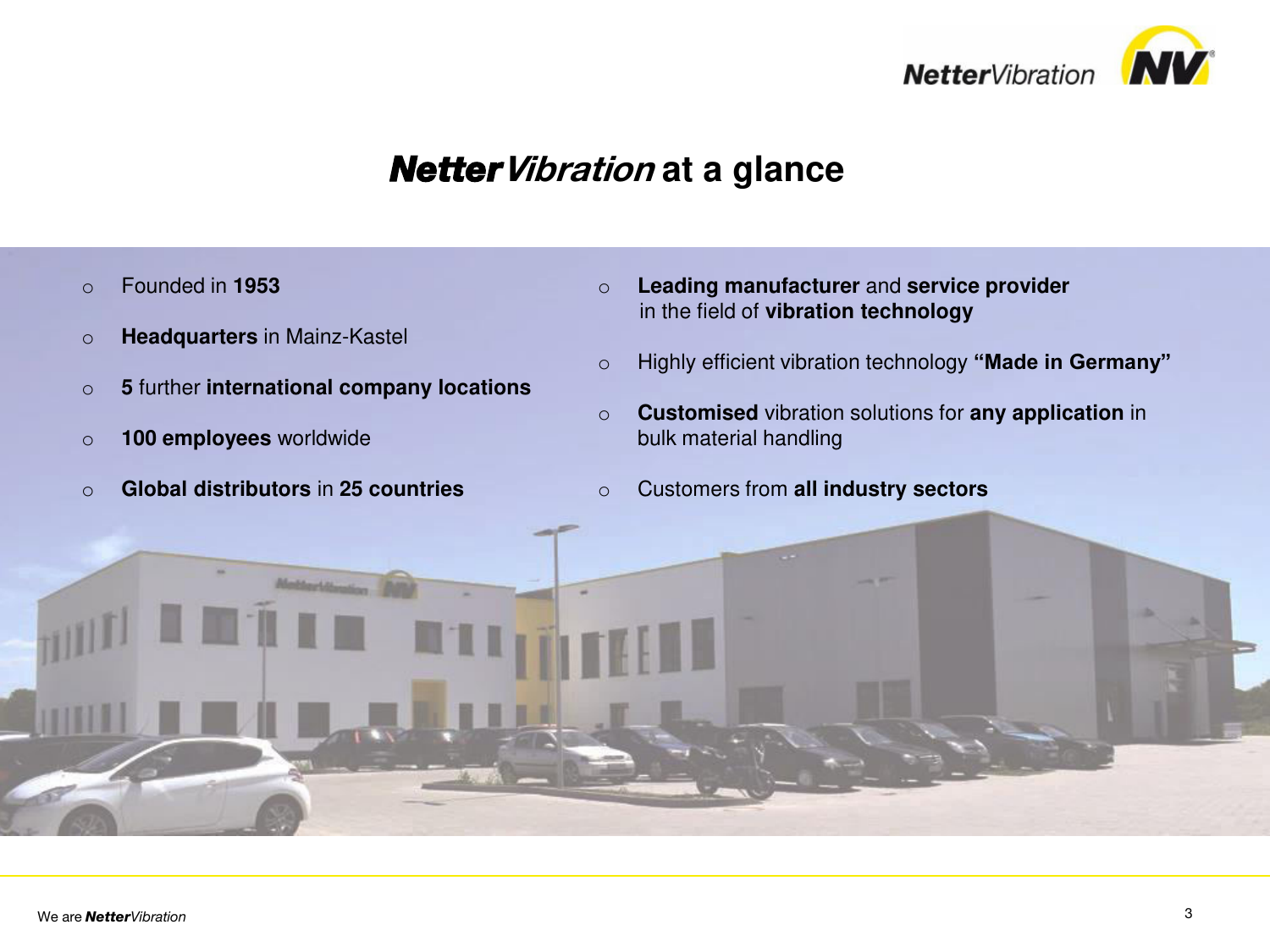

### **Decades of experience and excellent know-how**

### **The added value of our consulting service**

- o Customer relations based on a partnership
- o Decades of experience and excellent know-how
- o Precise understanding of customer requirements
- o Personal and individual advice
- o Development of customised solutions
- o Shortcuts: fast and competent decisions





**"***We advise our customers individually on site and we jointly develop customised solutions that fit perfectly.* **"**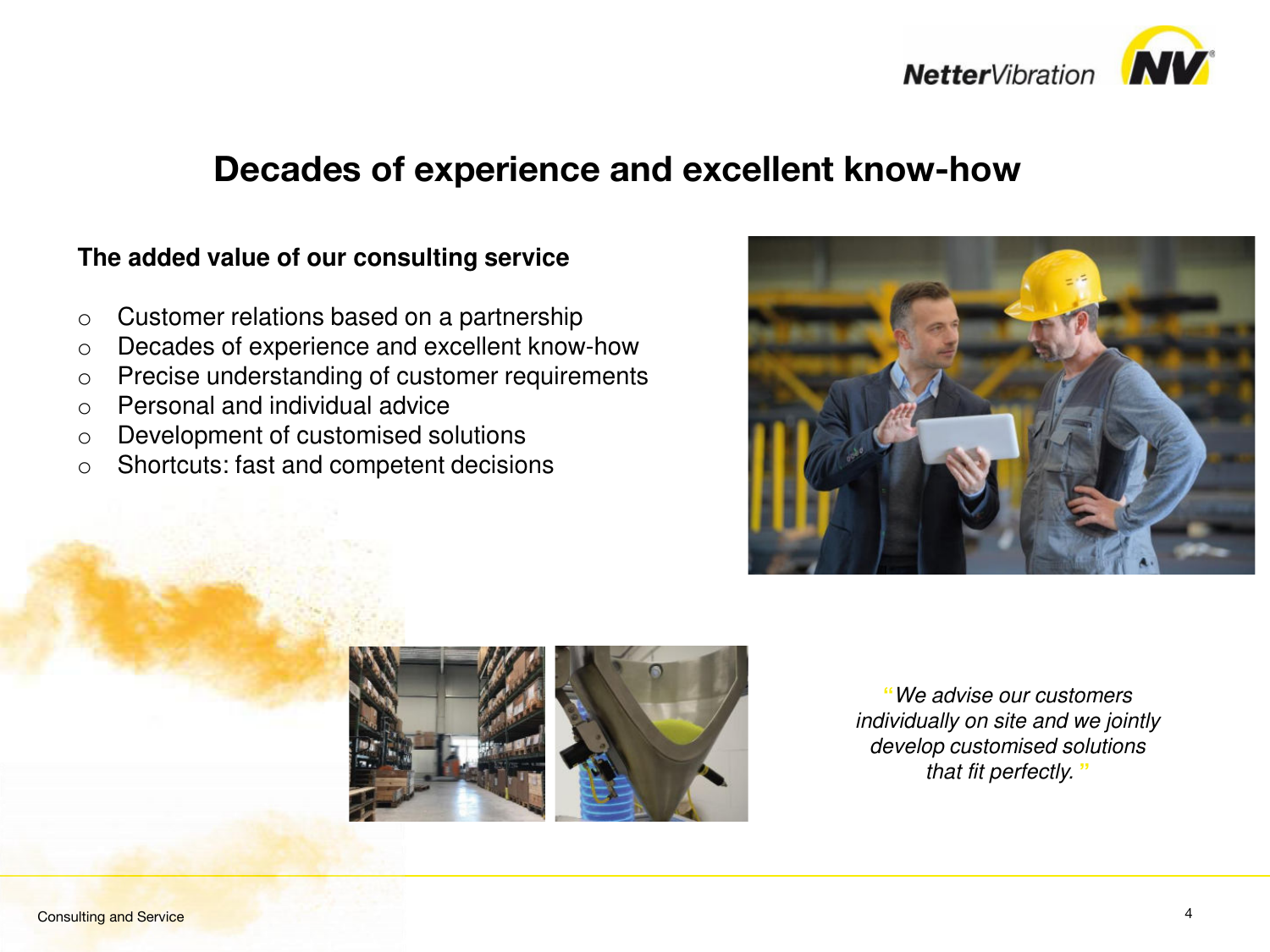

## **Fascination for technology with a flair for innovation**

### **The added value of our technical quality**

- o Excellently trained engineers and application consultants
- o Perfectly working supply chain
- o Advanced technology and highest quality standards
- o Development of individual solutions
- o Close cooperation with regional suppliers
- o "Made in Germany"



**"***From the first sketch to the last action: ingenious vibration solutions at the highest level.***"**

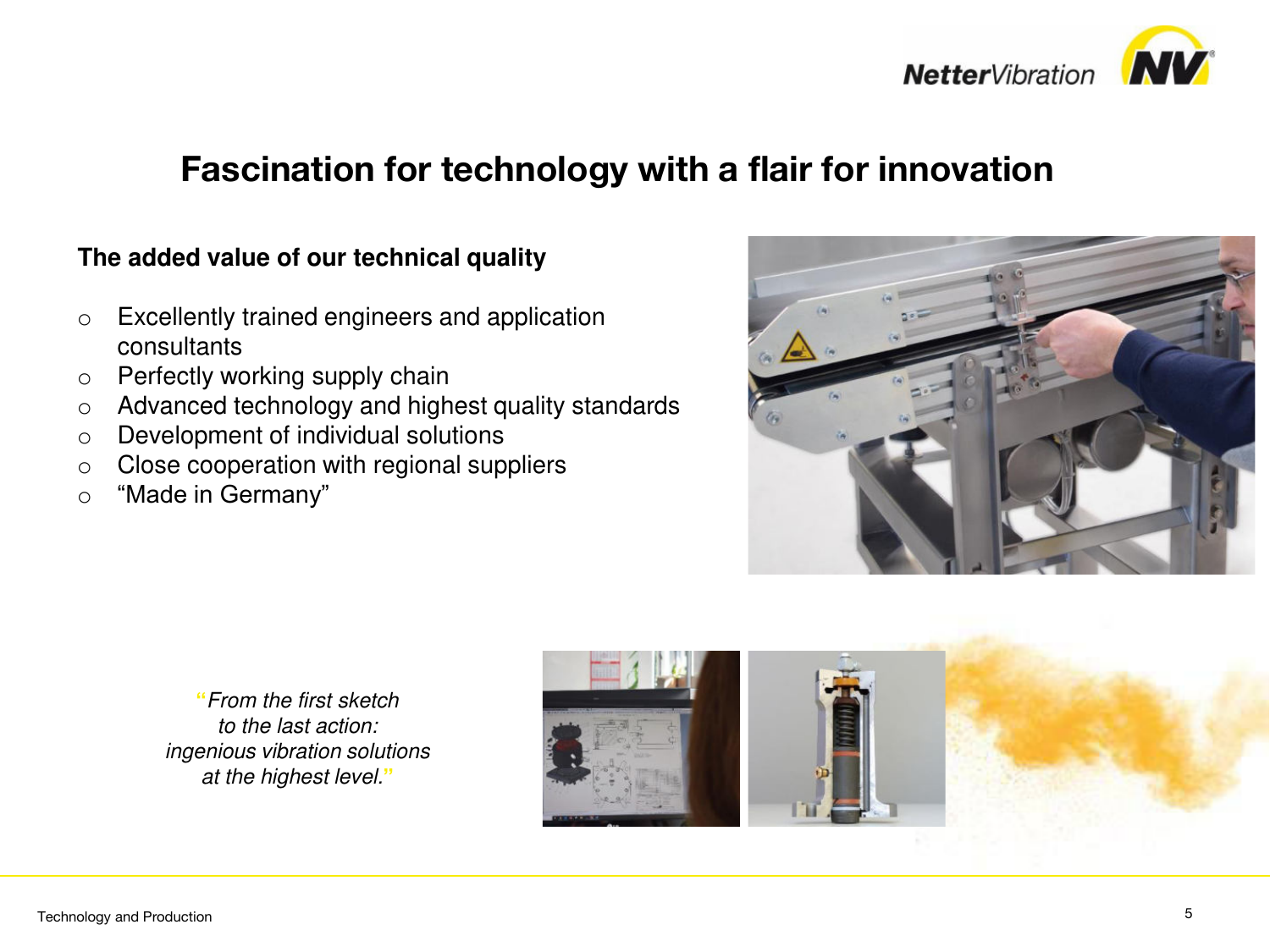

### **Precision in processing for reliable use**

### **The largest selection of industrial vibrators in the world**

- o More than 3,000 vibrators and impactors
- o Vibration technology systems with corresponding accessories
- o Individual devices as well as complete vibration systems, e.g. vibrating tables as well as conveyors and dosing systems
- o Pneumatically, hydraulically or electrically driven
- $\circ$  Quality, security und reliability
- o Innovative design or individualisation according to customer requirements **"***Technically well thought-out,*



*excellently processed and absolutely reliable. Our vibrators keep what we promise!* **"**

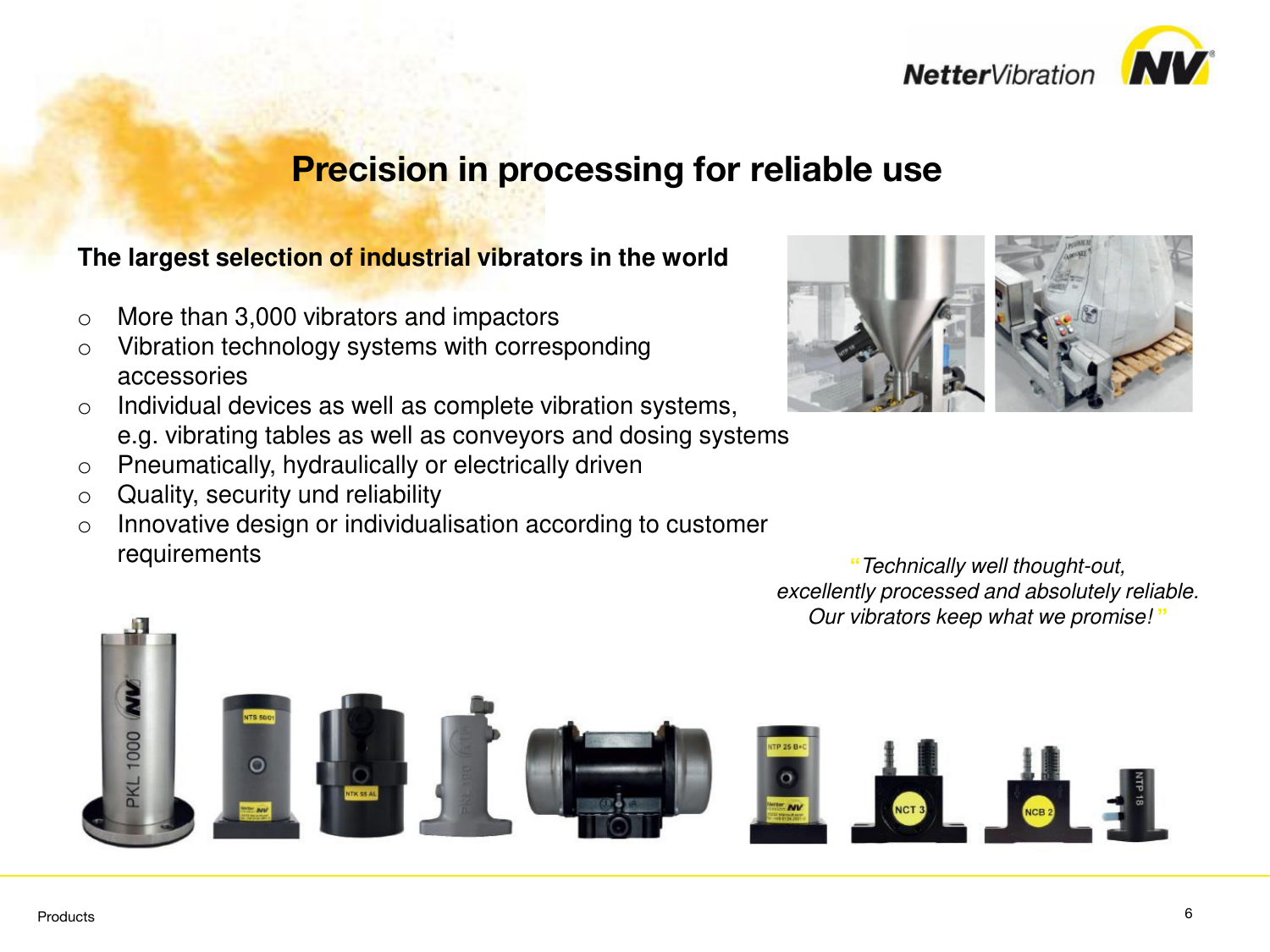

### **Efficient application solutions for the entire industry**

### **We are partner of the industry**

- o Automotive industry
- o Construction industry
- o Chemical and pharmaceutical industry
- o Foundry
- o Consumer goods industry
- o Plastics industry
- o Food industry
- o Mechanical engineering





**"***With our sector insight and extensive market knowledge we are at home in every industry.***"**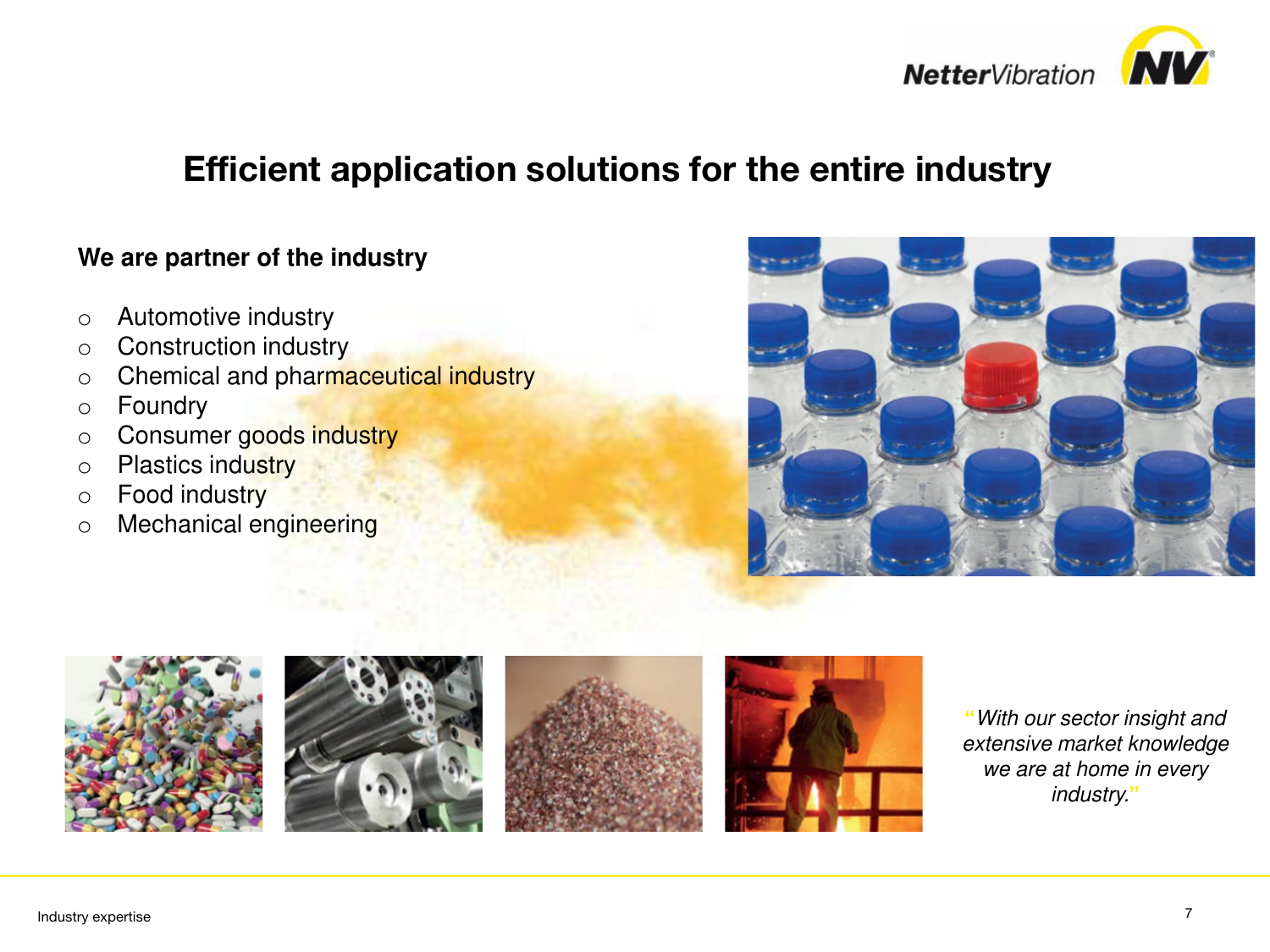**Netter**Vibration **NV** 



**Moving things is our business. That's why we succeed with customised vibration solutions for a wide range of applications.**

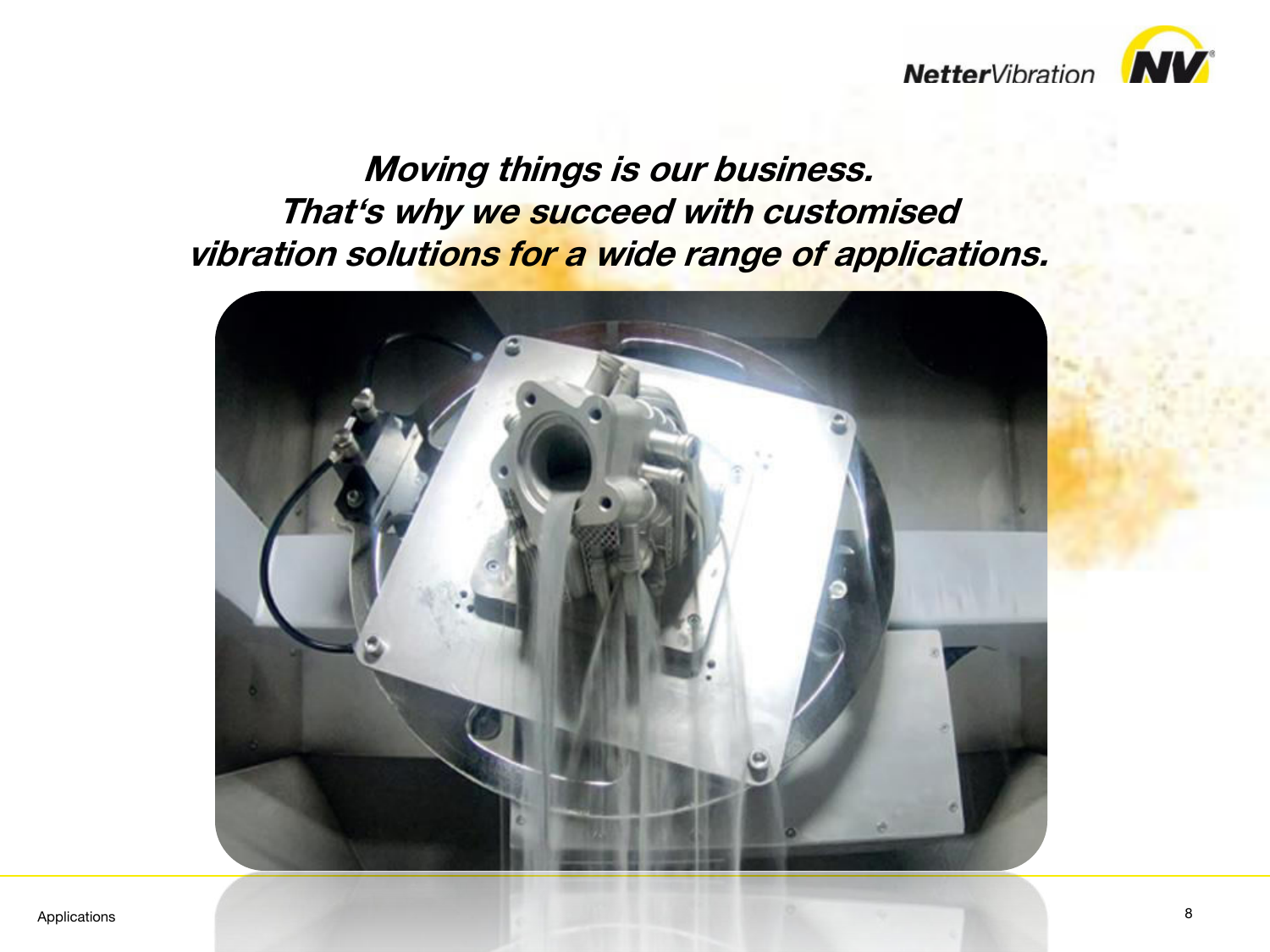



#### **Cleaning**

Goodbye to bridging and material accumulation: vibrators and impactors ensure reliable knocking off and loosening of build-up and material residues in silos, containers and hoppers.

#### **Compacting**

Transport and conveying capacities can be used more efficiently by gaining valuable volume through the compaction of bulk material. This also saves space and, above all, transport and packing costs.

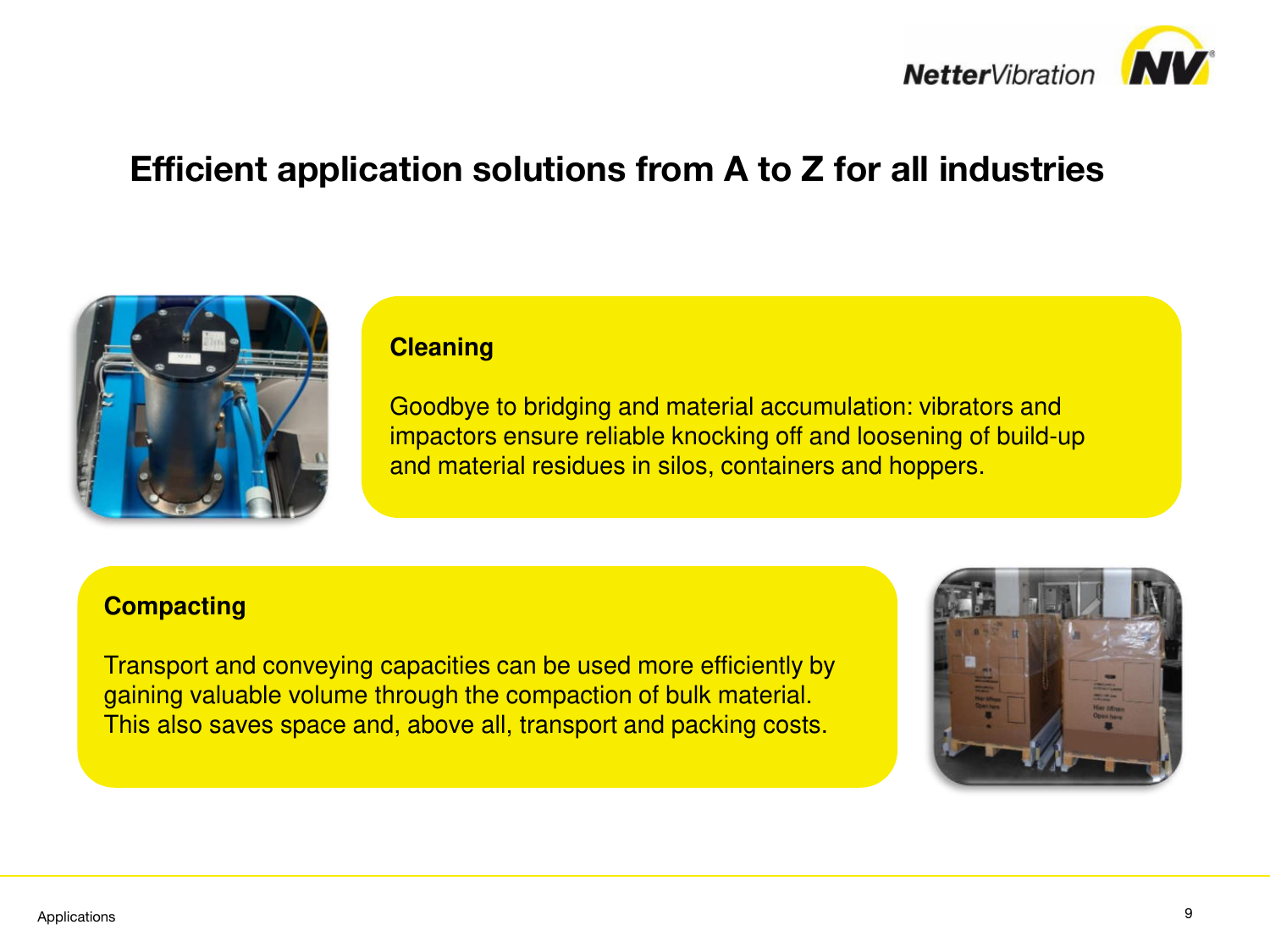

#### **Concrete compaction**

No matter if mass concrete or prefabricated concrete parts in the construction industry: fresh concrete becomes airfree in seconds with vibration and is uniformly compacted for perfect strength and stability.





#### **Dosing**

With vibration, bulk material can be precisely dosed. This applies to fine powders, pills, granulates, stones and even large automotive components. Our product range also includes dosing stations and conveying systems.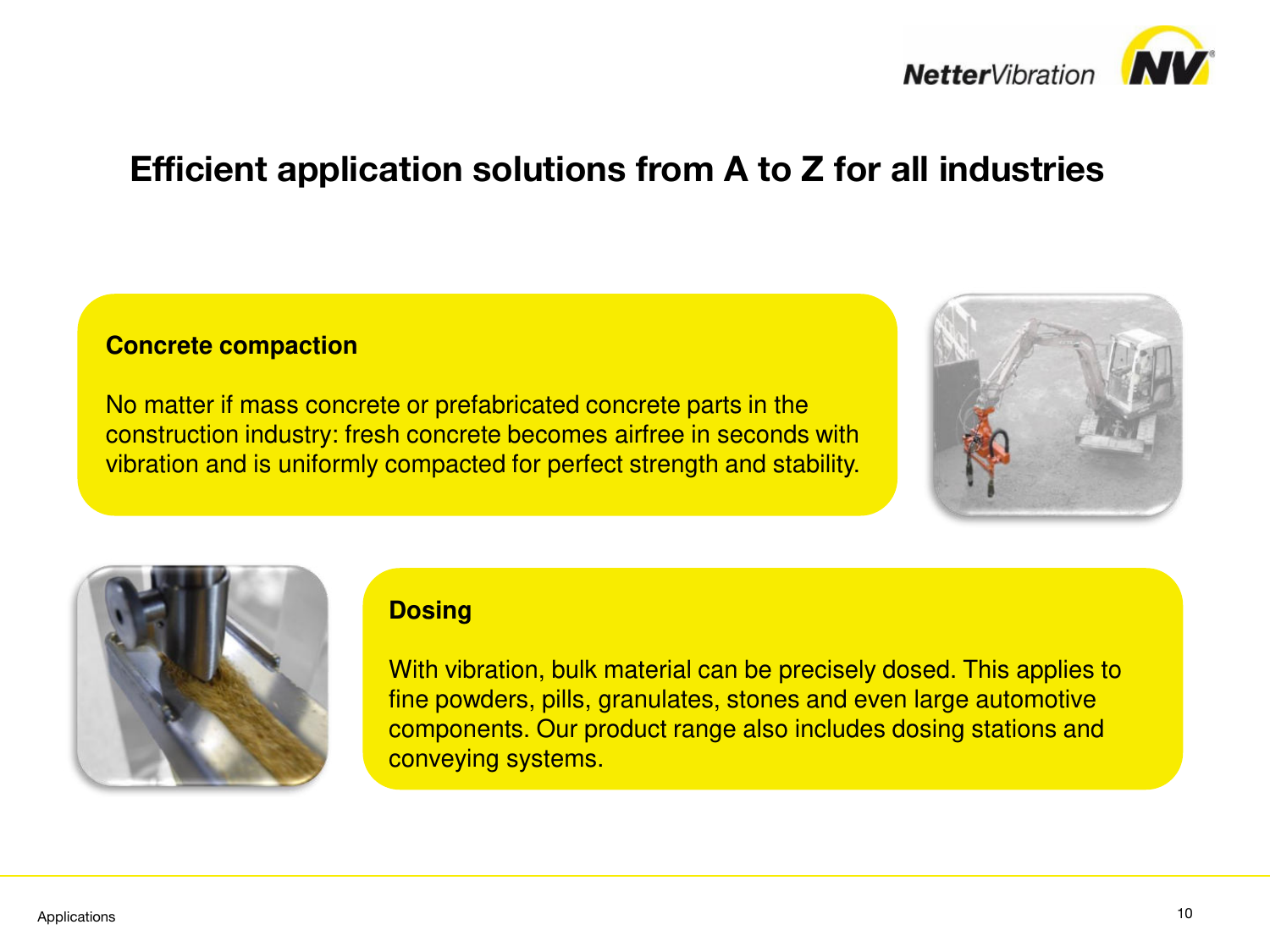



#### **Emptying**

Thanks to the impactors and vibrators from *NetterVibration*, goods and bulk materials are completely unloaded from containers, hoppers, silos, wagons and silo trailers. Easily and carefully.

#### **Feeding**

With vibration, conveyor systems can be used to gently move material, precisely dose as well as separate. A clear advantage compared to other conveyor systems.

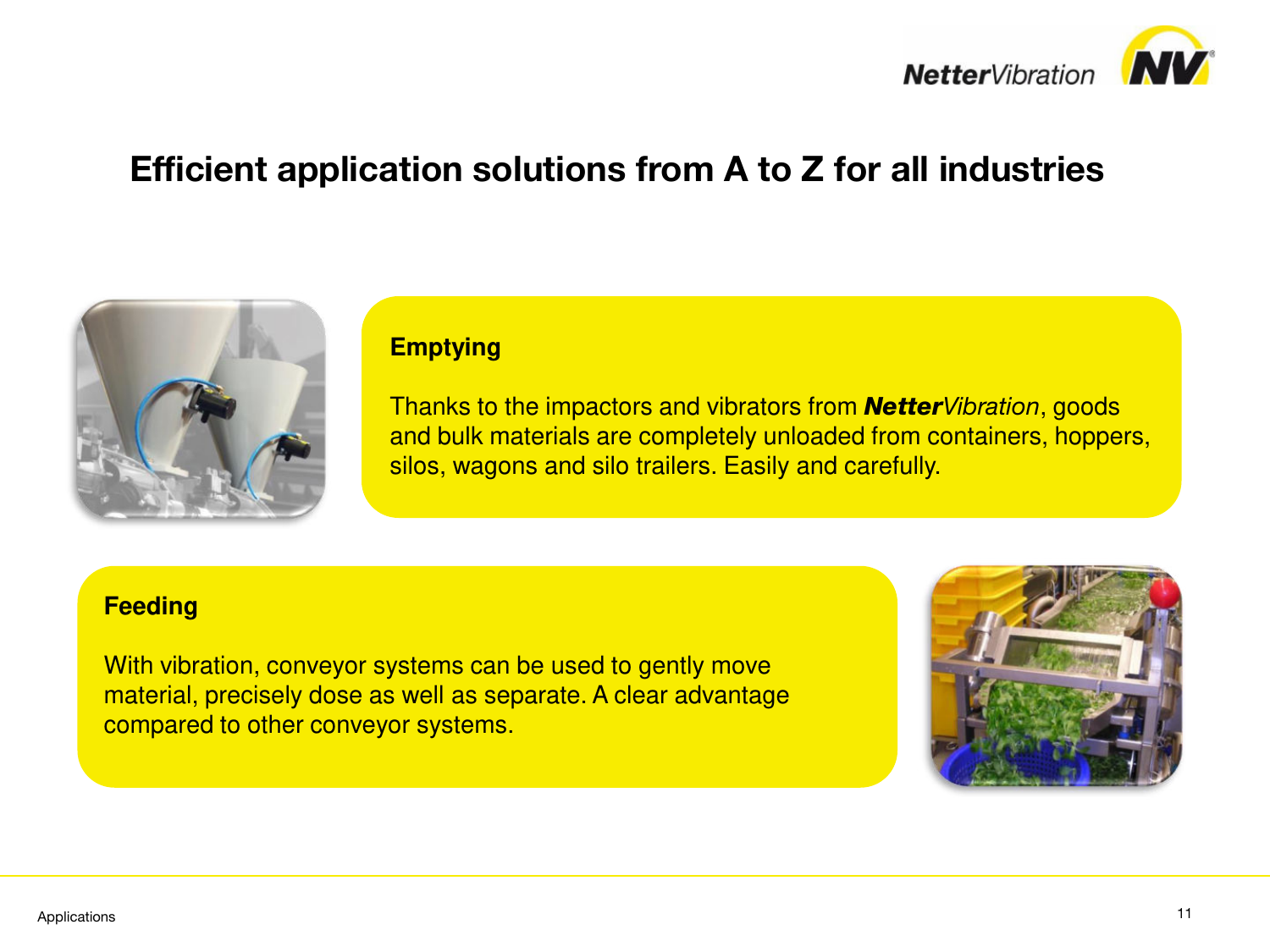

#### **Loosening**

No more wedging, jamming or sticking of material during transport, conveying or production of parts, goods and bulk materials. Thanks to the vibrating tables and solutions from *NetterVibration*.





### **Sieving**

Efficient sieving for fast processes and neat results: e.g. when removing fragments from pasta, bringing powder to uniform particle size or separating and sorting types of screws.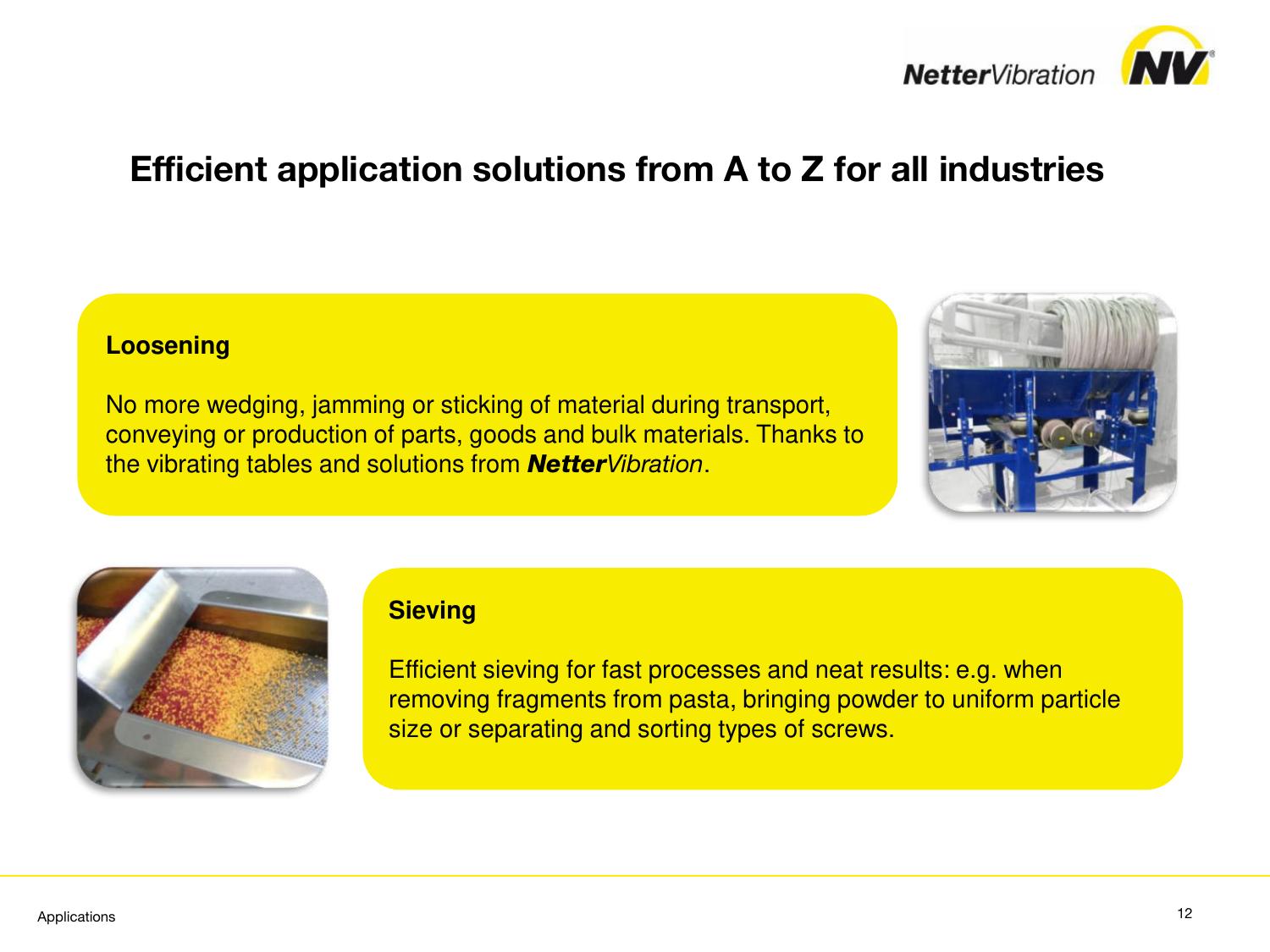



#### **Sorting**

With the sorting systems from *NetterVibration*, different materials are separated from each other without any effort. By size, type, shape, weight and colour. For effective and accurate production.

#### **Testing**

Goods and components are tested for vibration resistance to ensure their quality. *NetterVibration* offers individual vibration systems, especially developed for testing purposes.

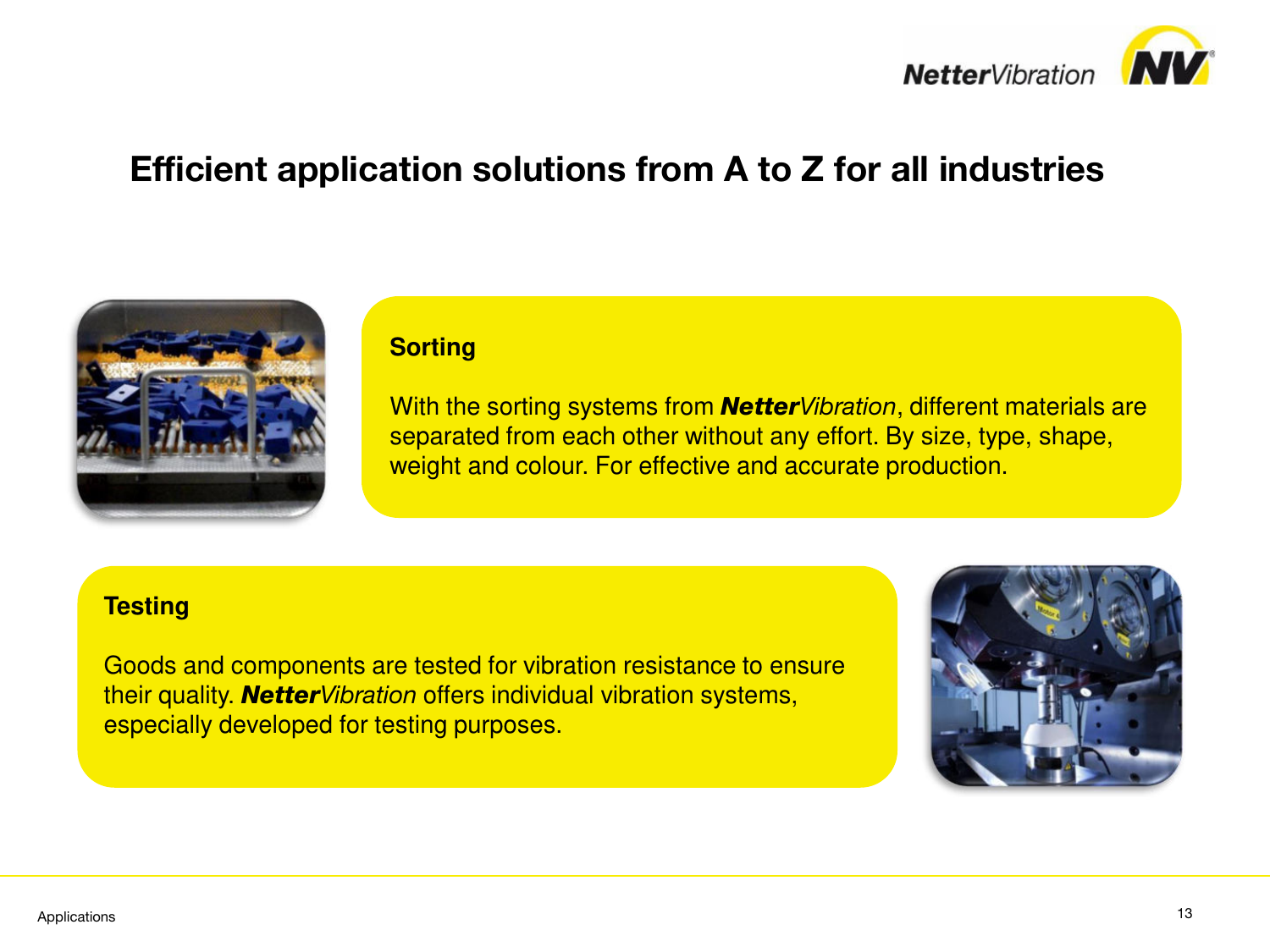

# **Valuable experience, excellent technical know-how and passionate innovative spirit. For almost 70 years.**

### **Milestones**